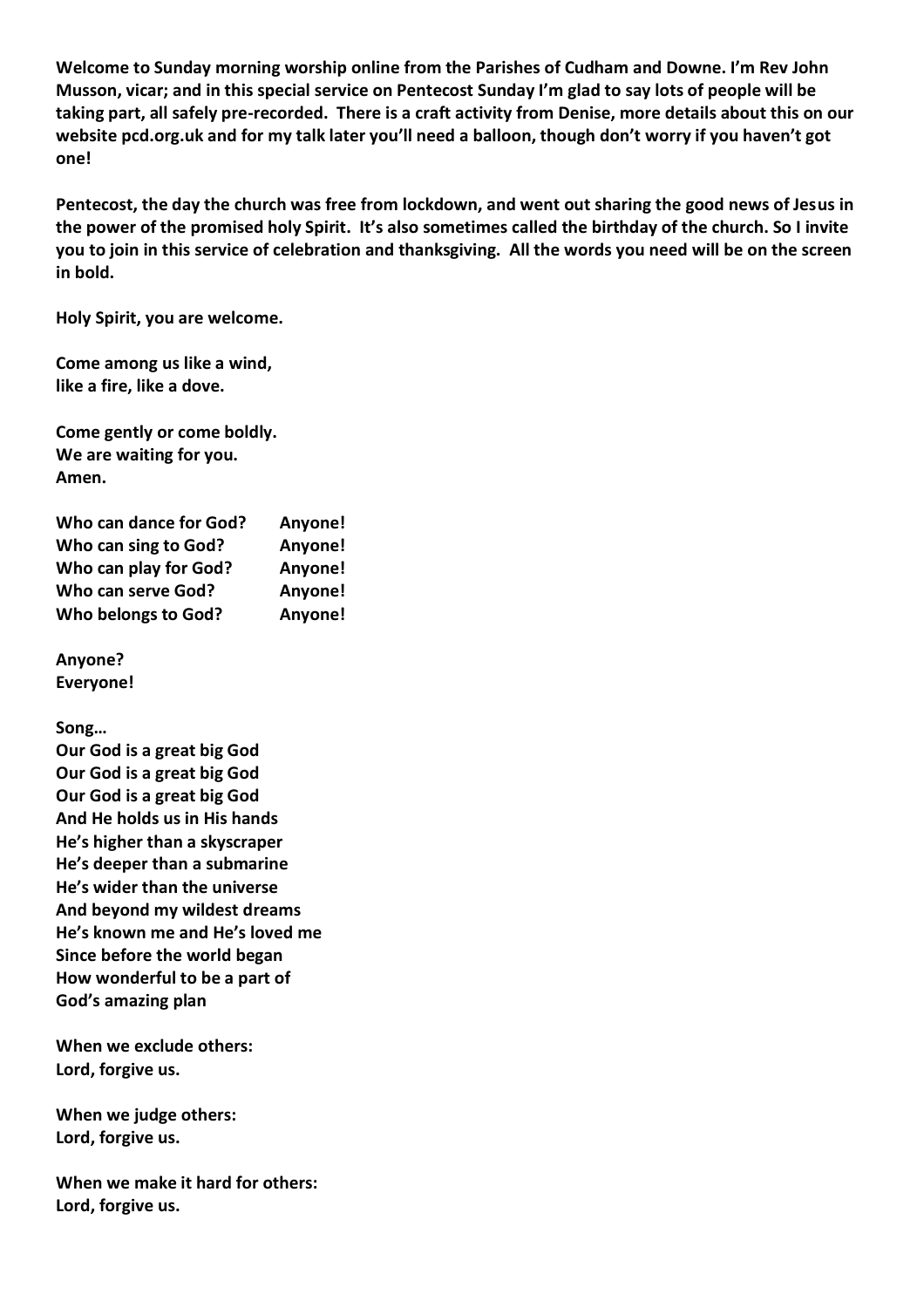**Forgive us and include us, as we choose to include friends and strangers. Amen.**

**May God who loved the world so much that He sent His Son to be our Saviour forgive us our sins and make us holy to serve Him in this world, through Jesus Christ our Lord. Amen.**

## **Reading:**

**With the sound of a whirlwind it came, rushing into the house where the followers of Jesus were gathered. There was a commotion and flames as the Holy Spirit came, resting on each of the disciples like a tongue of fire.**

**As it whooshed into the room, the Spirit filled them all with foreign languages, and the disciples spoke in words they didn't understand. Inspired, and with words gushing out of them, they went out into the streets.**

**It was the festival of Pentecost and Jerusalem was full of Jews from all over the world. When the disciples came out into the street, the crowds heard them speaking the message of Jesus in their own languages. They were amazed. 'How can this be?' they asked. 'All the followers of Jesus are from Galilee, but we can hear their message loud and clear in words we understand.'**

**Not everyone was impressed, though. Some listeners sneered, 'These people are drunk.' Peter, still filled to overflowing with the Spirit's power, stood up in front of all the people.**

**'We are not drunk,' he said. 'It's only nine in the morning. No, you are seeing and hearing what the prophet Joel spoke about in the Old Testament.'**

**Peter continued: 'Joel said, "God will pour his Spirit on all people; children will prophesy and adults will see holy visions. The Spirit is for everyone, men, women and children; there will be signs in heaven and on earth, and these will be the last days. Everyone who calls on the Lord's name shall be saved."' Like a fiery whirlwind it came, and the Spirit breathed new life into the followers of Jesus.**

**Talk:**

**I wonder if you've had a birthday during lockdown? How was it?** 

**It helps us think what makes birthdays special, and lots of people have found new ways of doing it – maybe a home baked cake rather than one from the shops? A zoom party? One favourite is still to have balloons! I've got a balloon here – how many blows do you think I'll take to blow it up – if you've got one – try with me** 

**(How many? Did I beat you?**

**What is needed to blow up the balloon?**

**Wind/air and power, especially when the first puff starts to inflate the balloon.**

**Today, as we heard in the bible reading we celebrate Pentecost, sometimes called the birthday of the church.**

**Did you hear that in our reading – Jesus friends were in lockdown – not because of Coronavirus, but because their friend Jesus was no longer with them, but he'd told them to wait together for something new to happen – and it did – 10 days after he'd gone back to his father in heaven, the followers of Jesus were together there was a sound like a whirlwind rushing into the house where they were. Just as our balloons were filled by the power of my lungs so God breathed His Spirit's new life into the first followers of Jesus. The Holy Spirit gave them power show and tell others about Jesus love and about three thousand people became followers of Jesus that day.**

**If you've had a lockdown birthday, I wonder what happened about your presents? I'm sure you still got some! (show bag) when it's someone's birthday** *one* **person gets** *all* **the presents.**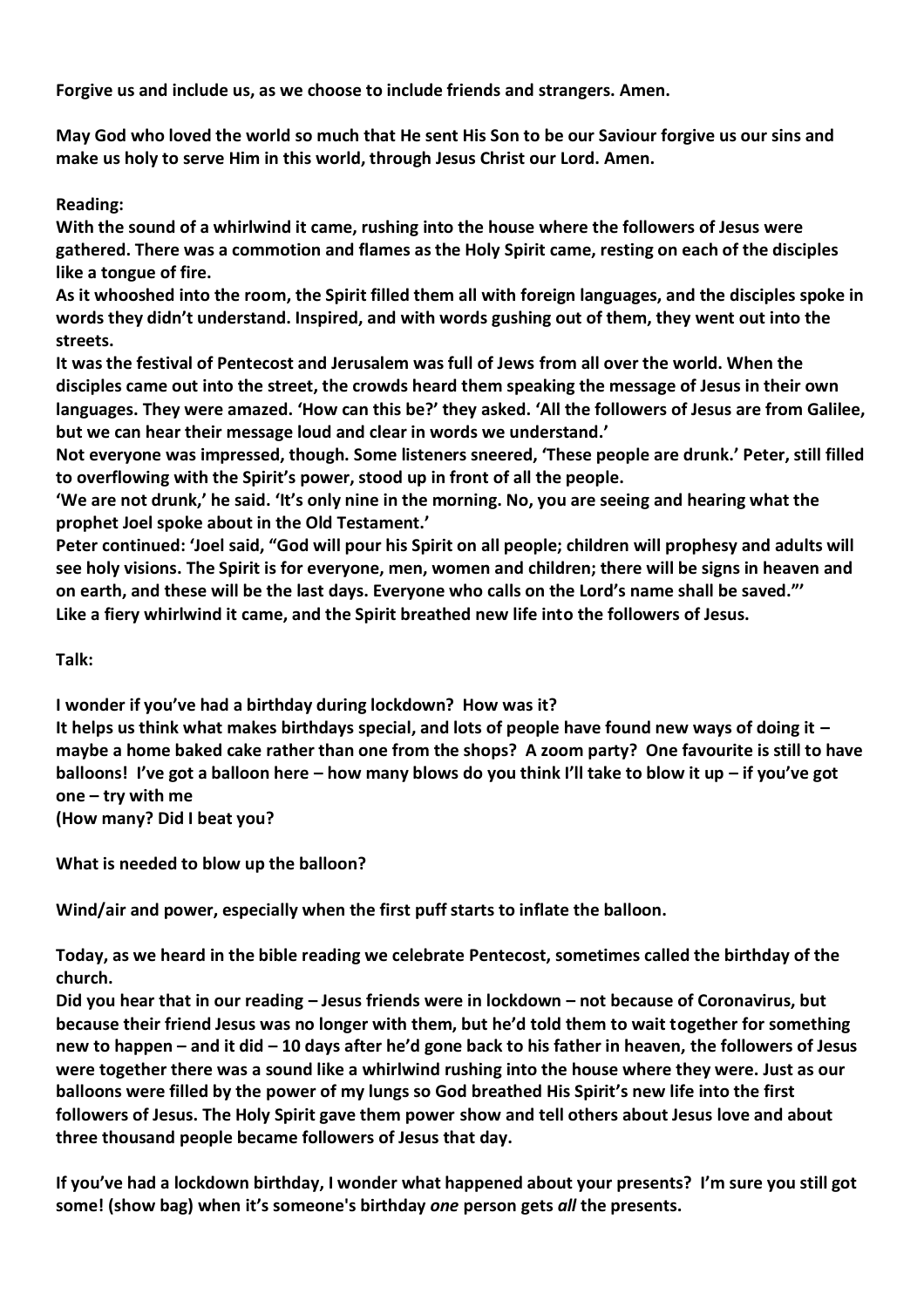**On the day of Pentecost** *everyone* **received** *one* **present, the Holy Spirit and that's still true today. The Holy Spirit lives in the heart of each and every one of us who is a Christian. He helps us to be like Jesus and to tell others about Jesus love. The day of Pentecost showed that the good news of Jesus is for everyone. Did you hear what happened in our reading There were people in Jerusalem from many countries and the Holy Spirit helped the followers of Jesus to speak to them about God in their own languages! Everyone can know the love of God through you and me today thanks to the gift of the Holy Spirit to us.**

**So Pentecost is the birthday of the church- the first Christians came out of lockdown into the world – while we might still need to be 2 metres apart, we can still show Jesus love – we don't need church buildings to do that, do we? Jesus is for everyone and the Holy Spirit lives in our hearts to help us be more like Jesus.**

**And there's more – remember I said at a birthday that one person gets all the presents, but at Pentecost everyone received one present, the Holy Spirit – yet for each of that present, that gift can be different too – St Paul describes how the one Spirit gives different gifts. And to help me I need my balloon again – you might like to join in – as I blow into my balloon, you can do the same: the gift of sharing God's love, the gift of telling others about Jesus the gift of bringing God's health and wholeness the gift of helping others practically and there are many more…. Ask God to give you his gifts – and then remember**

**(last blow) the greatest gift of all is Love**

**(hold balloon up and be ready to let go as I say 'amen') Thank you Lord God for the gift of your Holy Spirit, given to all, young and old, men and women and children, help us to share your gifts each and every day…**

**3,2,1, amen (let balloon go!)**

**Response: Pour out your Spirit, loving Lord, that your sons and your daughters may hear your prophetic word.**

**Pour out your Spirit, loving Lord, that your sons and your daughters may know how to live according to your ways.**

**Pour out your Spirit, loving Lord, that your sons and your daughters may worship you in Spirit and in Truth. Amen.**

**Creed: Do you believe and trust in God the Father, source of all being and life, the one for whom we exist? We believe and trust in him.**

**Do you believe and trust in God the Son, who took our human nature, died for us and rose again? We believe and trust in him.**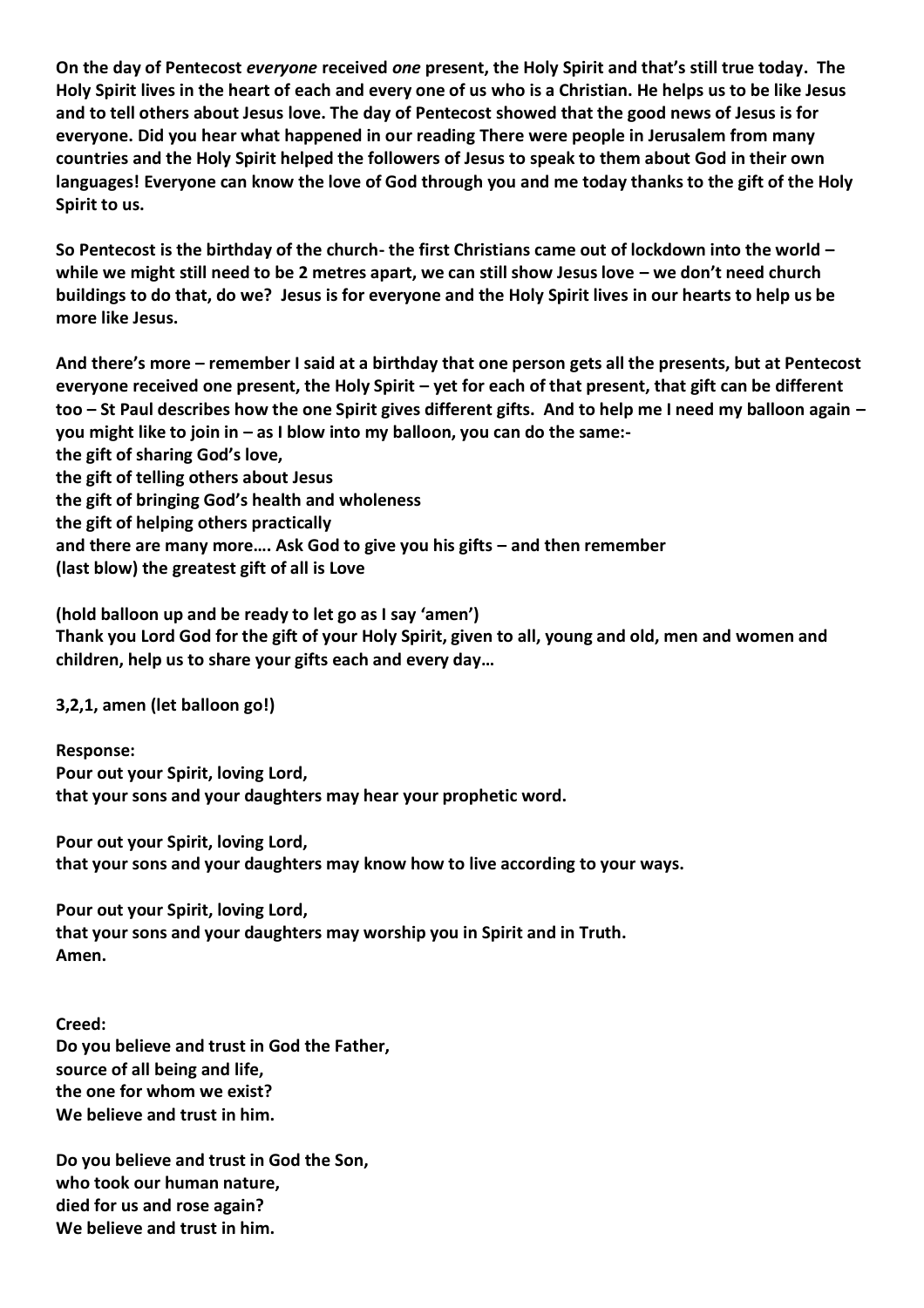**Do you believe and trust in God the Holy Spirit, who gives life to the people of God and makes Christ known in the world? We believe and trust in him.**

**This is the faith of the Church. This is our faith. We believe and trust in one God, Father, Son and Holy Spirit. Amen.**

**Prayers of intercession ending with… Holy Spirit, sent by the Father, ignite in us your holy fire; strengthen your children with the gift of faith, revive your Church with the breath of love, and renew the face of the earth, through Jesus Christ our Lord. Amen.**

**Our Father, who art in heaven, hallowed be thy name. Thy Kingdom come, thy will be done, on earth as it is in heaven Give us this day our daily bread. And forgive us our trespasses, as we forgive those who trespass against us. And lead us not into temptation, but deliver us from evil. For thine is the kingdom, the power and the glory. for ever and ever. Amen**

**Video encouraging people to give financially to support the church**

**Closing song:- (cudham school video) When I look out on this world, I feel a song of praise rising to you today, Thank you Lord, You have been good to me, And I give to you the highest praise. Lord I give to you the highest. The highest, the highest praise. Lord I give to you the highest, The highest, the highest praise. When I wake up from my sleep, I may not know what the day will hold (day will hold) But come rain or shine, I'm gonna trust you as my life unfolds (life unfolds) When I look out on this world, I feel a song of praise rising to you today, Thank you Lord,**